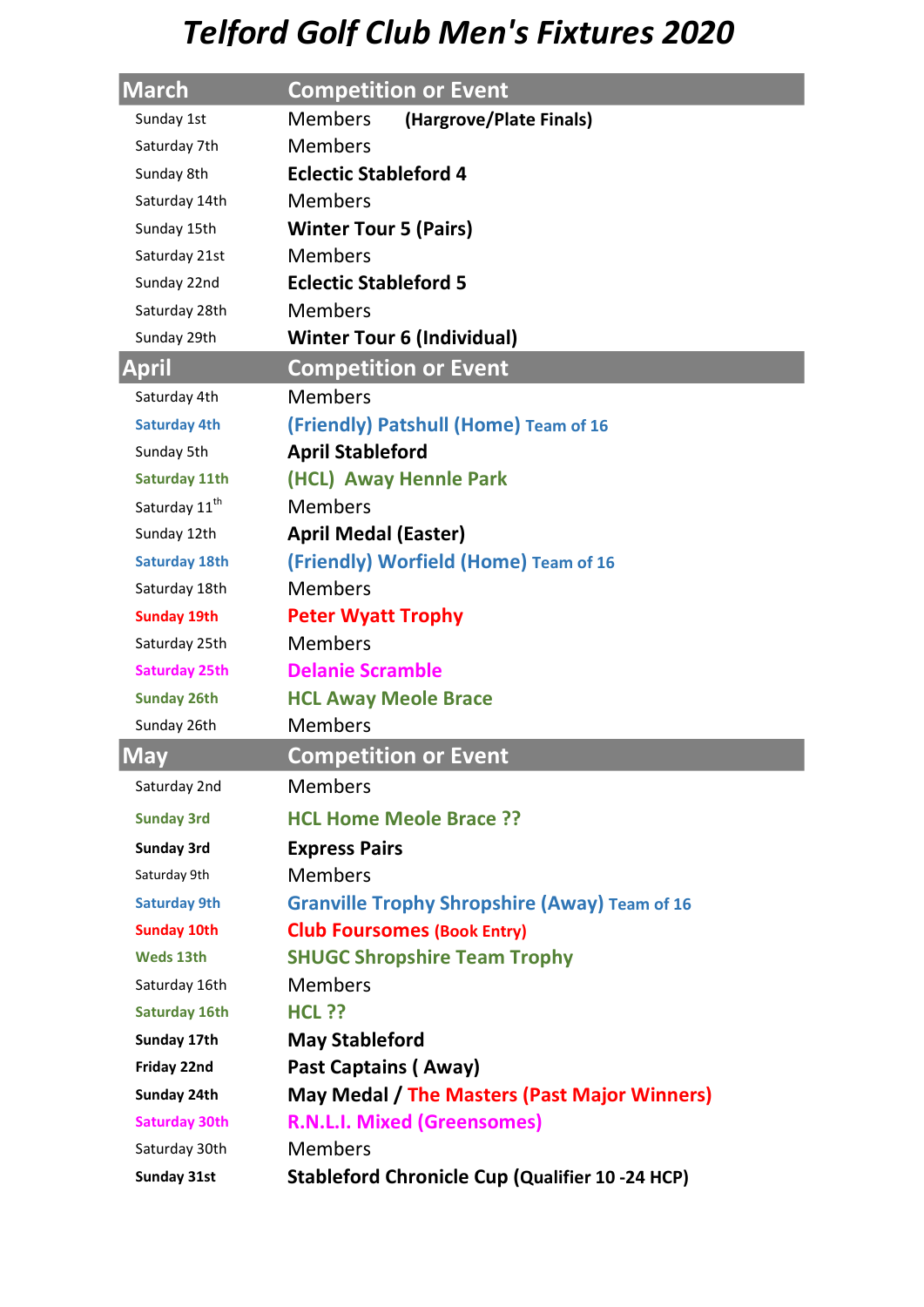| June                      | <b>Competition or Event</b>                                    |  |  |
|---------------------------|----------------------------------------------------------------|--|--|
| Saturday 6th              | <b>Members</b>                                                 |  |  |
| <b>Saturday 6th</b>       | (Friendly) Worfield (Away) Team of 16                          |  |  |
| <b>Sunday 7th</b>         | <b>Jack Jukes Medal</b>                                        |  |  |
| Saturday 13th             | <b>Members</b>                                                 |  |  |
| Sunday 14th               | <b>June Stableford</b>                                         |  |  |
| <b>Saturday 20th</b>      | <b>SHUGC Cognac Trophy</b>                                     |  |  |
| Saturday 20th             | <b>Members</b>                                                 |  |  |
| <b>Saturday 20th</b>      | <b>HCL Arscott (AWAY)</b>                                      |  |  |
| Sunday 21st               | <b>June Medal</b>                                              |  |  |
| <b>Sunday 27th</b>        | <b>HCL Arscott (Home)</b>                                      |  |  |
| Saturday 27th             | <b>Members</b>                                                 |  |  |
| <b>Saturday 27th</b>      | <b>Tomlinson Mixed (Greensomes)</b>                            |  |  |
| Sunday 28th               | <b>Members</b>                                                 |  |  |
| July                      | <b>Competition or Event</b>                                    |  |  |
| Saturday 4 <sup>th</sup>  | <b>Members</b><br>(Ladies Club Championships)                  |  |  |
| <b>Saturday 4th</b>       | (Friendly) Patshull (Away) Team of 16                          |  |  |
| Sunday 5 <sup>th</sup>    | <b>July Stableford (Ladies Club Championships)</b>             |  |  |
| Saturday 11 <sup>th</sup> | <b>Club Championships &amp; Whitehouse Trophy (Book Entry)</b> |  |  |
| Sunday 12 <sup>th</sup>   | <b>Club Championships &amp; Whitehouse Trophy (Book Entry)</b> |  |  |
| <b>Saturday 18th</b>      | <b>Captains Day (Book Entry)</b>                               |  |  |
| Sunday 19th               | <b>Members</b>                                                 |  |  |
| <b>Friday 24th</b>        | <b>SHUGC Texas Scramble</b>                                    |  |  |
| Saturday 25 <sup>th</sup> | <b>Triangular (at Worfield) Team of 16</b>                     |  |  |
| Saturday 25th             | <b>Members</b>                                                 |  |  |
| Sunday 26th               | <b>July Medal</b>                                              |  |  |
| <b>August</b>             | <b>Competition or Event</b>                                    |  |  |
| <b>Saturday 1st</b>       | <b>Granville Trophy Shropshire (Home) Team of 16</b>           |  |  |
| Saturday 1st              | <b>Members</b>                                                 |  |  |
| <b>Sunday 2nd</b>         | <b>SHUGC Centenary Plate (Pairs Book Entry)</b>                |  |  |
| Saturday 8th              | <b>Members</b>                                                 |  |  |
| <b>Sunday 9th</b>         | <b>August Stableford</b>                                       |  |  |
| <b>Saturday 15th</b>      | <b>Captain V President (Book Entry)</b>                        |  |  |
| <b>Sunday 16th</b>        | <b>Captain V President (Book Entry)</b>                        |  |  |
| <b>Saturday 22nd</b>      | <b>Presidents Day (Book Entry)</b>                             |  |  |
| Sunday 23rd               | <b>Members</b>                                                 |  |  |
| <b>Monday 24th</b>        | <b>Fred Snape Open</b>                                         |  |  |
| Saturday 29th             | <b>SHUGC Chronicle Cup</b>                                     |  |  |
| <b>Saturday 29th</b>      | <b>Triangular (at Telford) Team of 16</b>                      |  |  |
| Saturday 29th             | <b>Members</b>                                                 |  |  |
| <b>Sunday 30th</b>        | <b>August Medal</b>                                            |  |  |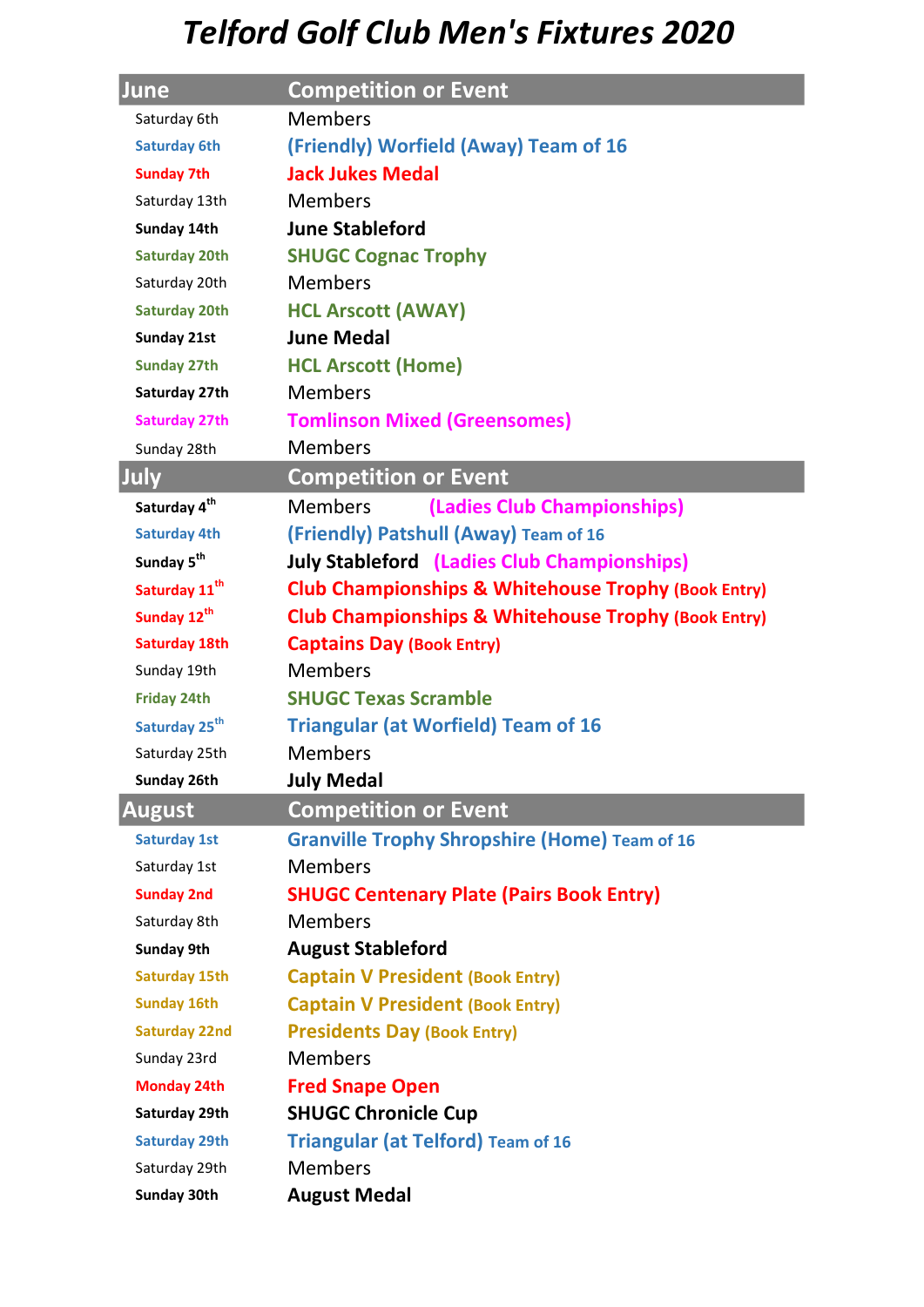| September                 | <b>Competition or Event</b>                               |  |  |
|---------------------------|-----------------------------------------------------------|--|--|
| Saturday 5th              | <b>Members</b>                                            |  |  |
| Sunday 6th                | September Stableford / Glenchannel Final                  |  |  |
| <b>Saturday 12th</b>      | <b>SHUGC Brian Lewis/Champion of Champions</b>            |  |  |
| Saturday 12th             | <b>Members</b>                                            |  |  |
| Sunday 13th               | September Medal / Maxim Final                             |  |  |
| Friday 18th               | Past Captains (2) Home                                    |  |  |
| <b>Sunday 20th</b>        | <b>Terry Osbourne Trophy (Pairs combined Medal) R1</b>    |  |  |
| <b>Saturday 26th</b>      | <b>SHUGC County Open (Max 7 HC)</b>                       |  |  |
| <b>Saturday 26th</b>      | <b>Triangular (at Patshull) Team of 16</b>                |  |  |
| Saturday 26th             | <b>Members</b>                                            |  |  |
| <b>Sunday 27th</b>        | <b>Terry Osbourne Trophy (Pairs combined Medal) R2</b>    |  |  |
| <b>October</b>            | <b>Competition or Event</b>                               |  |  |
| Saturday 3rd              | Men's Members                                             |  |  |
| Sunday 4 <sup>th</sup>    | <b>International Pairs</b><br>(Hargrove)                  |  |  |
| <b>Sunday 4th</b>         | <b>Mixed Pairs v Worfield (Away)</b>                      |  |  |
| Saturday 10 <sup>th</sup> | Men's Members                                             |  |  |
| Sunday 11th               | <b>Captains Team Scramble</b><br>(Hargrove)               |  |  |
| Saturday 17th             | Men's Members                                             |  |  |
| Sunday 18th               | <b>October Stableford</b>                                 |  |  |
| Saturday 24th             | <b>Members / OOM Final</b>                                |  |  |
| Sunday 25th               | <b>Winter Tour 1 (Singles)</b>                            |  |  |
| Saturday 31st             | Men's Members                                             |  |  |
| <b>November</b>           | <b>Competition or Event</b>                               |  |  |
| <b>Sunday 1st</b>         | <b>Presidents Medal</b><br>(Hargrove/Plate)               |  |  |
| Saturday 7 <sup>th</sup>  | Men's Members                                             |  |  |
| Sunday 8 <sup>th</sup>    | <b>Eclectic Stableford 1</b><br>(Hargrove/Plate)          |  |  |
| <b>Saturday 14th</b>      | <b>Club Annual Dinner</b> (All members invited to attend) |  |  |
| Saturday 14th             | Men's Members                                             |  |  |
| Sunday 15 <sup>th</sup>   | The Sober Members Knock<br>(Hargrove/Plate)               |  |  |
| Saturday 21st             | Men's Members                                             |  |  |
| Sunday 22nd               | <b>Winter Tour 2 (Pairs)</b><br>(Hargrove/Plate)          |  |  |
| Saturday 28th             | Men's Members                                             |  |  |
| Sunday 29th               | <b>Eclectic Stableford 2</b>                              |  |  |
| <b>December</b>           | <b>Competition or Event</b>                               |  |  |
| Saturday 5th              | <b>Men Members</b>                                        |  |  |
| Sunday 6th                | <b>Captains Christmas Trophy</b>                          |  |  |
| Saturday 12th             | Men's Members                                             |  |  |
| <b>Sunday 13th</b>        | The Bring & Win<br>(Shot Gun Start 8.30 Book Entry)       |  |  |
| Saturday 19th             | Men's Members                                             |  |  |
| Sunday 20th               |                                                           |  |  |
|                           | <b>Christmas Trophy</b>                                   |  |  |